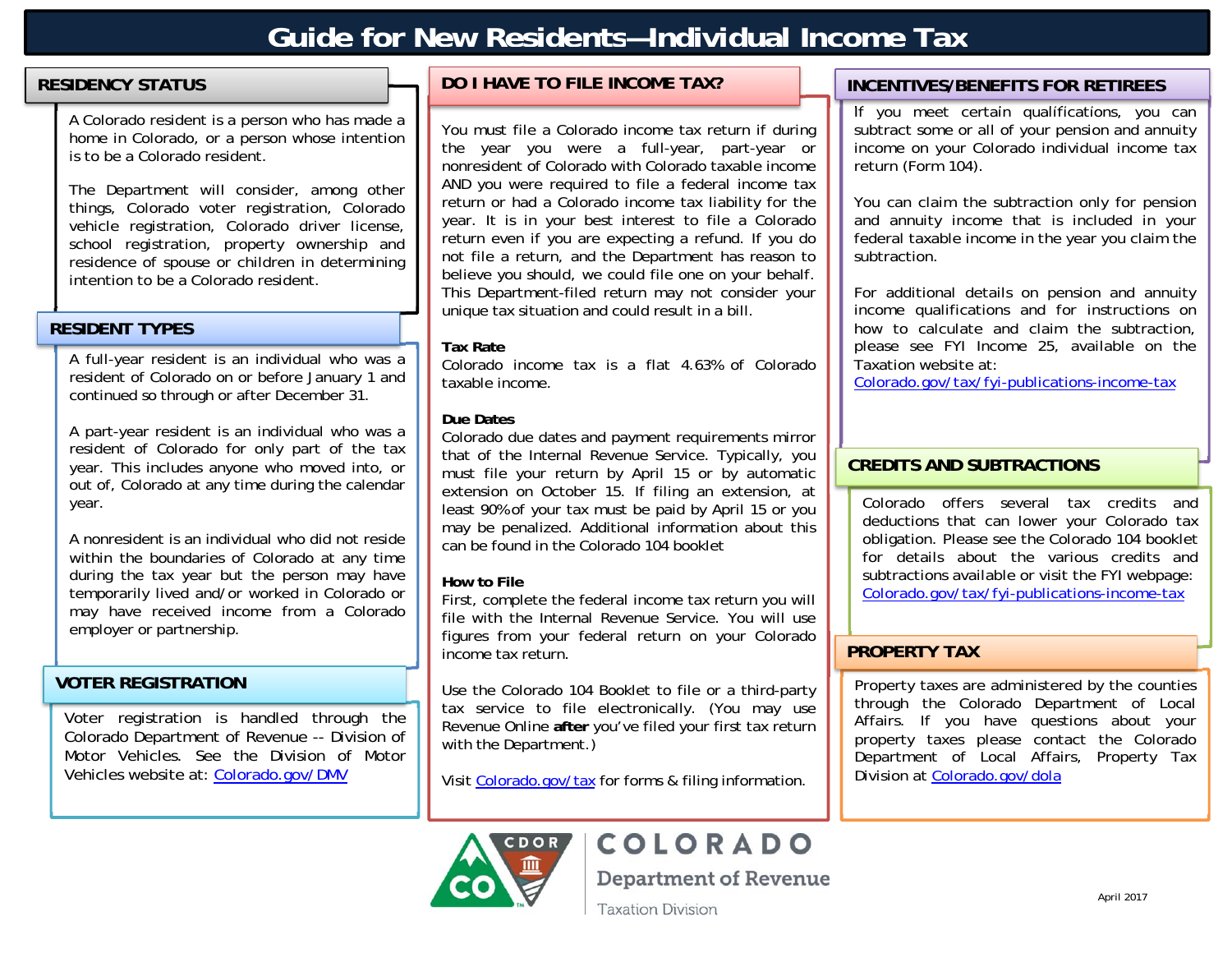### *TAXPAYER SERVICE DIVISION*

# *FYI – For Your Information*

# *Resident and Nonresident Aliens and Colorado Residents Living Abroad*

### *RESIDENT AND NONRESIDENT ALIENS*

Resident and nonresident aliens are treated the same as U.S. citizens for Colorado income tax purposes.

Aliens who are residents of Colorado for the full tax year would file as a full-year Colorado resident. An alien residing in Colorado for only part of the tax year may file as a part-year resident, depending on the individual's intentions and circumstances (see definition of part-year resident). The *Part-Year Resident/Nonresident Tax Apportionment Schedule* (104PN) would be filled out and added to the individual's Colorado 104 Form.

Aliens who are not Colorado residents but who earn Colorado-source income for part or all of the tax year would file their Colorado income tax return as a Colorado nonresident. If all of the income reported on the nonresident individual's federal tax return is Colorado-source income, the percentage reported on the 104PN would be 100 percent.

All foreign income that is exempt for federal purposes is also exempt for Colorado purposes.

### *COLORADO RESIDENTS IN OTHER COUNTRIES*

A Colorado resident reporting U.S. federal taxable income must continue to file Colorado returns as a full-year resident no matter how long he or she is out of the country. Most such individuals are working on a temporary assignment, and return to Colorado. Because of this, there is a presumption that people from Colorado working in foreign countries are still Colorado residents.

All foreign income that is exempt for federal purposes is also exempt for Colorado purposes.

Individuals who abandon their Colorado domicile and become permanent residents of a foreign country no longer have to file Colorado returns. However, they would have to file a Colorado tax return as a nonresident if they had Colorado-source income (e.g., rental income). Such individuals bear the burden of proving their abandonment of Colorado residency. Continued Colorado residency will be presumed if the individual has not severed all Colorado connections; for example, if the individual still carries a Colorado driver's license, votes in Colorado by absentee ballot, and/or still owns a home in Colorado, or returns to Colorado.



Colorado Department of Revenue Taxpayer Service Division 1375 Sherman St. Denver, Colorado 80261

Forms and other services: (303) 238-FAST (3278) Assistance: (303) 238-SERV (7378)

*www.taxcolorado.com*

PAGE 1 OF 2 **INCOME 28 (10/06)**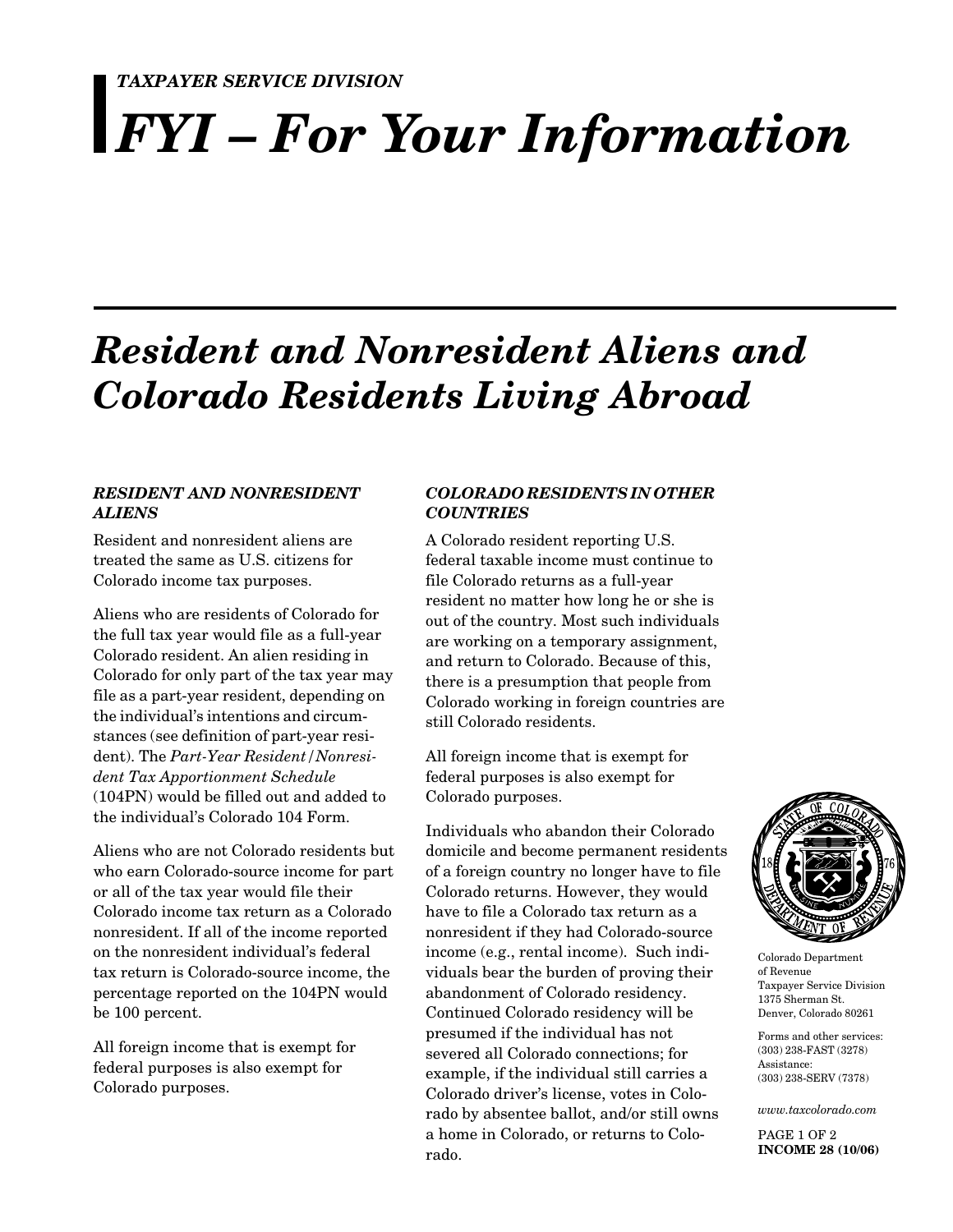### *EXTENSIONS OF TIME FOR FILING*

A Colorado resident who is out of the country on April 15 has an automatic extension of time to file the Colorado income tax return until June 15. This taxpayer is also allowed an extension of time to file until Oct. 15 although a late payment penalty will be due if 90 percent of the tax is not paid on or before June 15. Interest is due on any payment received after April 15.

### *DEFINITION*

A *"part-year resident"* is an individual who was a resident of Colorado for only part of the tax year. For state income tax purposes, this includes anyone who moved into Colorado with the intention of making his/her home here or a Colorado resident who moved out of Colorado with the intention of making his/her home elsewhere at any time during the income tax year. A part-year resident is required to file a Colorado income tax return if he/ she:

- is required to file a federal income tax return, **and**
- had taxable income during that part of the year he/she was a Colorado resident.

### *PART-YEAR RESIDENTS' AND NONRESIDENTS' TAX*

Part-year residents and nonresidents will determine their Colorado tax as though they were full-year residents. They will then apportion their tax in the ratio of Colorado Adjusted Gross Income to total Modified Federal Adjusted Gross Income.

Part-year residents and nonresidents will file Form 104, the Colorado Individual Income Tax return and Form 104PN, the apportionment schedule to be attached to Form 104. Both the 104 and the 104PN are included in the Colorado Income Tax booklet.

### *FURTHER INFORMATION*

For more information on related topics, consult the following DOR publications:

- Income 6 "Part-Year and Nonresidents";
- Income 13 "A Resident Married to a Nonresident or Part-Year Resident and Filing Jointly";
- Income 21 "Military Servicepersons"

FYIs, commonly used forms and additional tax information are available on the Web at *www.taxcolorado.com*

For additional Colorado tax information visit the "Tax Information Index" which covers a variety of topics including links to forms, publications, regulations, statutes and general questions and answers. The "Tax Information Index" is located at *www.taxcolorado.com*

FYIs provide general information concerning a variety of Colorado tax topics in simple and straightforward language. Although the FYIs represent a good faith effort to provide accurate and complete tax information, the information is not binding on the Colorado Department of Revenue, nor does it replace, alter or supersede Colorado law and regulations. The Executive Director, who by statute is the only person having authority to bind the Department, has not formally reviewed and/or approved these FYIs.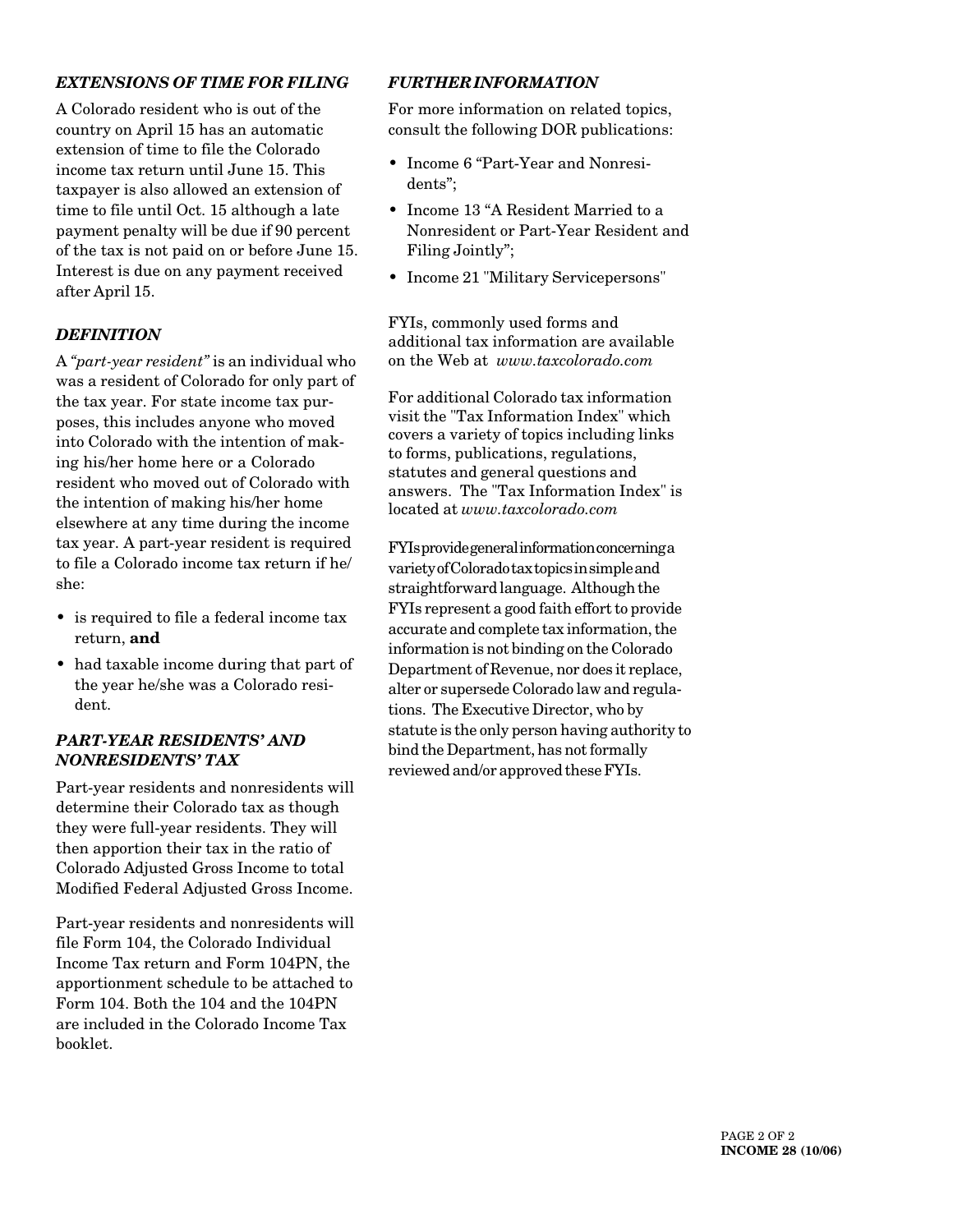

### **Income 6:** Part-Year Resident and Nonresident Individuals

### **HOW IS COLORADO RESIDENCY DETERMINED?**

A person is considered a "Colorado resident" for income tax purposes if Colorado is the person's state of domicile or the person qualifies as a "statutory" resident. When evaluating whether a person's state of domicile is Colorado, the Department of Revenue will consider, among other factors, Colorado voter registration, Colorado vehicle registration, Colorado driver's license, school registration, property ownership, and residence of spouse and children. A person is a "statutory" resident of Colorado if the person maintains a permanent place of abode in Colorado and spends, in aggregate, more than six months of the tax year in Colorado. For a more complete discussion of domicile and statutory residency see Department Regulation 39-22-103(8)(A).

See FYI Income 21 for special residency rules that apply to military servicepersons and their spouses.

### **WHO IS A COLORADO PART-YEAR RESIDENT?**

A part-year resident is an individual who was a Colorado resident for only part of the tax year. This includes a person who moved into Colorado during the tax year with the intention of making it their home and a Colorado resident who moved out of Colorado during the tax year with the intention of making their home elsewhere. A part-year Colorado resident is required to file a Colorado income tax return if they:

- are required to file a federal income tax return, **and**
- had taxable income during that part of the year they were a Colorado resident, or had taxable Coloradosource income when they were not a Colorado resident.

### **WHO IS A COLORADO NONRESIDENT?**

A nonresident is an individual who was not a Colorado resident at any time during the tax year. However, the person may have temporarily lived and/or worked in Colorado. A nonresident is required to file a Colorado income tax return if they:

- are required to file a federal income tax return, **and**
- had taxable Colorado-source income.

### **COLORADO SOURCE INCOME**

Income earned by an individual while they are not a resident of Colorado will be taxed in Colorado only if it is considered Colorado-source income and is included in their modified federal adjusted gross income. For Colorado purposes, the modified adjusted gross income is the federal adjusted gross income plus or minus the applicable additions and subtractions to federal taxable income that are reported on the Colorado Form 104.

The following types of income are Colorado-source income.

- 1. *Income from a business, trade, profession or occupation carried on in Colorado*. This includes income from any business conducted in Colorado and payments, including wages, received for work performed in Colorado, either as an independent contractor or as an employee.
- 2. *Income from the ownership of any interest in real or tangible personal property in Colorado*. This includes rents and royalties from real or tangible personal property located in Colorado and the gain or loss from the sale or other disposition of such property.
- 3. *Pass-through income attributable to sources in Colorado.* This includes income earned, received, or realized as a partner, member, or shareholder in a partnership, limited liability company, or S corporation, to the extent such income is from Colorado sources.
- 4. *Beneficiary income attributable to sources in Colorado.* This includes income earned, received, or realized as a beneficiary of an estate or trust, to the extent such income is from Colorado sources.
- 5. *Income from the use of intangible property in Colorado.* This includes income from intangible property to the extent such property is employed in a trade, business, profession or occupation carried-on in Colorado. Examples of such income include interest income from a finance business located in or active in Colorado, or royalty income from the use of a patent, trademark, or copyright employed in the active conduct of a Colorado business operation.
- 6. *Income from gambling and games of chance conducted in Colorado.* This includes limited stakes gambling, bingo, raffle, Colorado Lottery, sweepstakes, door prizes and other games of change conducted in Colorado.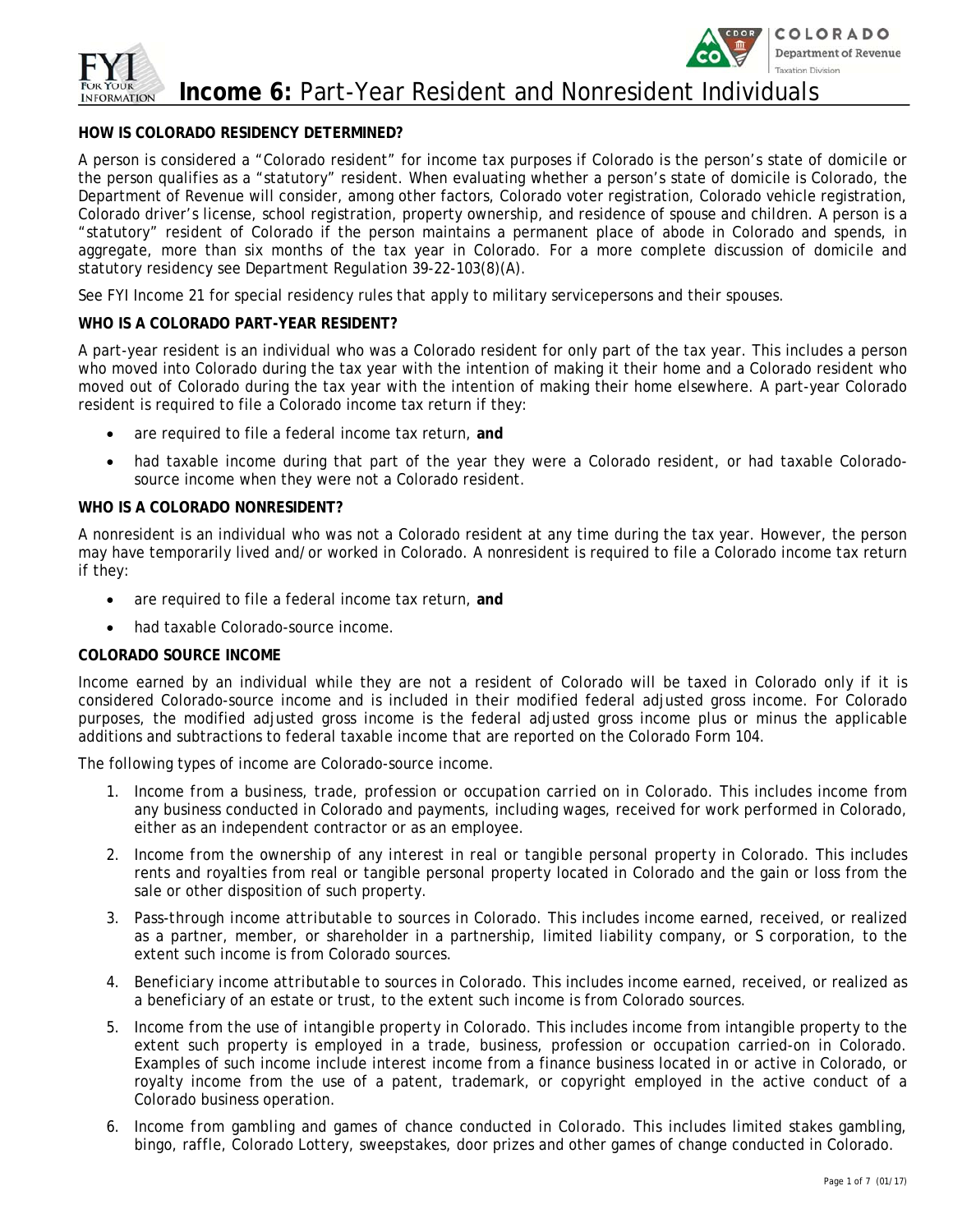

### **TAX COMPUTATION FOR PART-YEAR RESIDENTS AND NONRESIDENTS**

Part-year residents and nonresidents calculate their Colorado income tax liability by first calculating a "tentative" Colorado income tax liability as if they were a full year Colorado resident. The "tentative tax" is then multiplied by the ratio of their modified Colorado adjusted gross income to their total modified adjusted gross income. A part-year resident or nonresident of Colorado must fill out Colorado Form 104 and Form 104PN Part-Year Resident/Nonresident Tax Calculation Schedule, which will guide you through this calculation.

#### **Four steps to complete a Colorado income tax return for a part-year resident or nonresident**

- 1. Complete Form 104 as if the taxpayer is a full-year resident of Colorado up to the point that the Colorado taxable income is calculated. This means that the entire federal taxable income is reported on line 1 of Form 104 and any Colorado additions or subtractions to taxable income must be figured to determine the Colorado taxable income. Do not enter on the Other Subtractions line of Form 104 or on Form 104AD income attributable to other states. Instead, the Colorado taxable income calculated on Form 104 will include income from all states and Form 104PN will then be used to apportion Colorado and non-Colorado income.
- 2. Use the Colorado taxable income calculated in step 1 to determine the full-year tax (see the tax table in the instructions for Form 104). This is the "tentative tax", which usually is more than the tax that is actually due. Do not enter the "tentative tax" on Form 104. Instead, enter the "tentative tax" on line 35 of Form 104PN.
- 3. Complete Form 104PN to determine what percentage of the total modified adjusted gross income is taxable to Colorado. Round the calculated percentage to four decimal places. Multiply this percentage by the "tentative tax" calculated in step 2. The result will be the Colorado tax that is actually due. This Colorado tax amount is entered on both Form 104PN and Form 104.
- 4. Complete Form 104 using the apportioned Colorado tax. Calculate any Colorado credit amounts to compute the refund or balance due.

### **How does Form 104PN work?**

Form 104PN consists of two columns. The first column is the federal column and the second column is the Colorado column. Enter in the federal column all income reported on your federal income tax return, regardless of where it was earned. The federal adjusted gross income on line 24 of the form will be modified by the Colorado additions and subtractions entered on lines 26 and 30. The resulting modified federal adjusted gross income, reported on line 32, is the gross income that would be taxed by Colorado if the taxpayer were a full-year resident. **NOTE**: The federal itemized deductions, standard deduction, and personal exemption are not entered on the Form 104PN because the purpose of the form is to apportion gross income and not to determine taxable income. Your taxable income is calculated on your federal return and on Form 104.

Enter in the Colorado column of Form 104PN income that was:

- earned in Colorado,
- received while the taxpayer was a Colorado resident, or
- derived from Colorado sources.

Income will only be included on a line of the Colorado column to the extent it was included on the corresponding line in the federal column. In the case of a joint return when one spouse is a full-year resident and the other is not, the resident spouse will enter their entire income and adjustments in the Colorado column along with the Colorado income and adjustments of the nonresident spouse. Report on lines 27 and 31 of the Colorado column only those additions and subtractions that apply to income reported in the Colorado column. The modified Colorado adjusted gross income reported on line 33 is the part of the modified adjusted gross income that will be effectively taxed by Colorado.

The modified Colorado adjusted gross income reported on line 33 is divided by the modified adjusted gross income reported on line 32 to determine the percentage of gross income that is subject to Colorado taxation. The percentage should be rounded to four decimal places and entered on line 34. In certain cases, particularly if there is a business loss or other loss from a non-Colorado source, this percentage can exceed 100%. The tax from the tax table entered on line 35 will be multiplied by this percentage to determine the apportioned tax for the part-year resident or nonresident. The apportioned tax is reported on line 36 and entered on Form 104 in order to calculate the taxpayer's refund or balance due.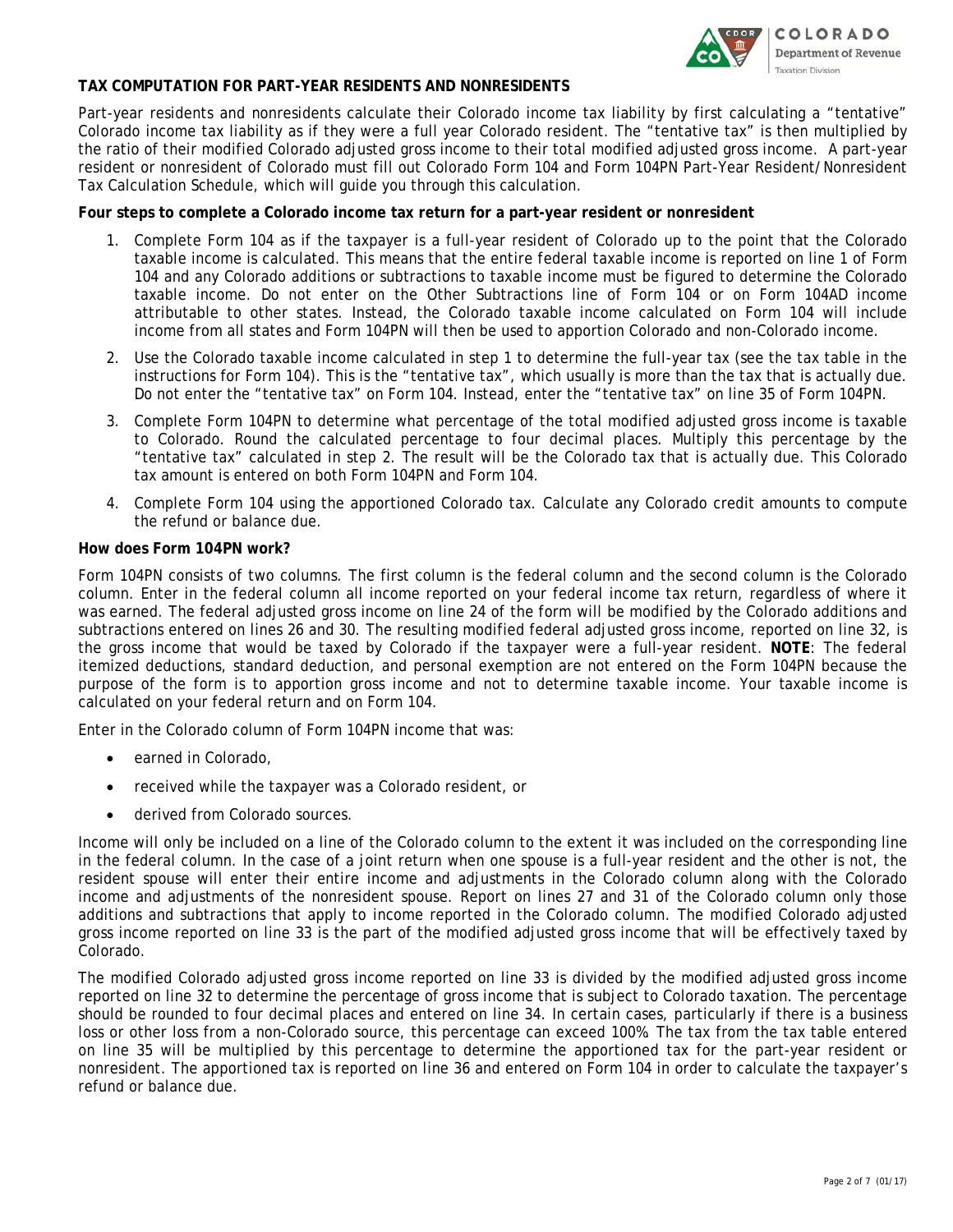

**Example 1:** Ann is 57 years old and moved to Colorado on May 1. She earned \$7,000 in wages in another state prior to moving to Colorado and earned \$16,000 in wages in Colorado after moving. Ann had interest income of \$3,000 during the year, \$2,000 of which was earned while she was a Colorado resident. She also had pension income of \$2,200 per month for a total of \$26,400 of pension income for the year. Ann's federal taxable income is \$34,850. Ann qualifies for a pension/annuity subtraction of \$20,000 resulting in Colorado taxable income of \$14,850.

Ann's Form 104PN would be completed as follows:

|                       |  | Federal Column | Colorado Column |
|-----------------------|--|----------------|-----------------|
| Wages<br>4.           |  | \$23,000       |                 |
| Colo Wages<br>5.      |  |                | \$16,000        |
| Interest<br>6.        |  | \$3,000        |                 |
| 7. Colo Interest      |  |                | \$2,000         |
| 12. Pension           |  | \$26,400       |                 |
| 13. Colo Pension      |  |                | \$17,600        |
| 20. Total Income      |  | \$52,400       |                 |
| 21. Total Colo Income |  |                | \$35,600        |
| 24. AGI               |  | \$52,400       |                 |
| 25. Colo AGI          |  |                | \$35,600        |
| 30. Subtractions      |  | \$20,000       |                 |
| 31. Colo Subtractions |  |                | \$17,600        |
| 32. Modified AGI      |  | \$32,400       |                 |
| 33. Modified Colo AGI |  |                | \$18,000        |
| 34. Percentage        |  |                | 55.56%          |
| 35. Tentative Tax     |  |                | \$688           |
| 36. Apportioned Tax   |  |                | \$382           |
|                       |  |                |                 |

**Example 2:** Billy is a full-year resident of Missouri. He has wages of \$50,000, interest income of \$1,600, and rental income from two homes of \$18,000. Billy's only Colorado-source income is \$10,000 from a rental home in Colorado His federal taxable income is \$55,000.

Billy's Form 104PN would be completed as follows:

|                        | Federal Column | Colorado Column |
|------------------------|----------------|-----------------|
| Wages<br>4.            | \$50,000       |                 |
| Interest<br>6.         | \$1,600        |                 |
| 16. Rental Income      | \$18,000       |                 |
| 17. Colo rental income |                | \$10,000        |
| 20. Total Income       | \$69,600       |                 |
| 21. Total Colo Income  |                | \$10,000        |
| 24. AGI                | \$69,600       |                 |
| 25. Colo AGI           |                | \$10,000        |
| 26. Additions          | \$0            |                 |
| 27. Colo Additions     |                | \$0             |
| 30. Subtractions       | \$0            |                 |
| 31. Colo subtractions  |                | \$0             |
| 32. Modified AGI       | \$69,600       |                 |
| 33. Modified Colo AGI  |                | \$10,000        |
| 34. Percentage         |                | 14.37%          |
| 35. Tentative Tax      |                | \$2,547         |
| 36. Apportioned Tax    |                | \$366           |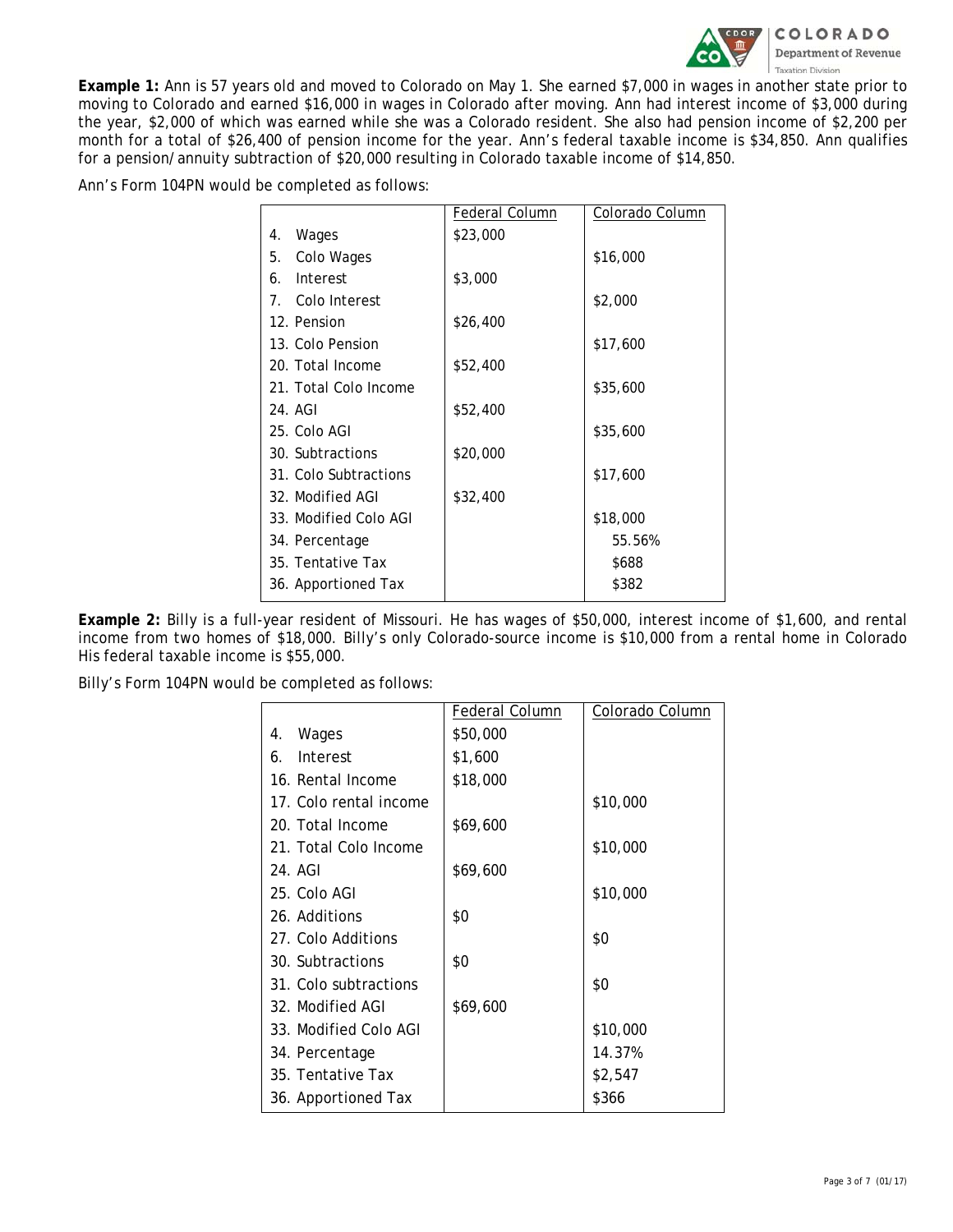

### **FEDERAL FORM 1040NR**

Form 104PN provides the federal line references from forms 1040, 1040A and 1040EZ needed to complete the federal column. Taxpayers who complete a federal form 1040NR or 1040NR-EZ can use the following chart to complete the federal column of Form 104PN.

| 104PN line | from 1040NR line | from 1040NR-EZ line |
|------------|------------------|---------------------|
| 4          | 8                | 3                   |
| 6          | 9a and 10a       | N/A                 |
| 8          | 20               | N/A                 |
| 10         | 14 and 15        | N/A                 |
| 12         | 16b and 17b      | N/A                 |
| 14         | 13 and 19        | N/A                 |
| 16         | 18               | N/A                 |
| 18         | 11, 12 and 21    | 4 and 5             |
| 20         | 23               |                     |
| 22         | 35               | 8 and 9             |
| 24         | 36               | 10                  |

### **FEDERAL ADJUSTMENTS**

Form 104PN requires federal adjustments reported on line 22 to be apportioned to Colorado on line 23. Use the following chart to apportion federal adjustments.

| Federal adjustment on line 22                                                                                                                                                                                                                                                                                                       | Apportionment method for line 23                                                                                                    |  |
|-------------------------------------------------------------------------------------------------------------------------------------------------------------------------------------------------------------------------------------------------------------------------------------------------------------------------------------|-------------------------------------------------------------------------------------------------------------------------------------|--|
| IRA deduction, educator expenses, self-employment<br>tax, self-employed health insurance deduction, SEP<br>and SIMPLE deductions, HSA deduction, MSA<br>deduction, 501(c)(18)(D) pension plan contributions,<br>403(b) contributions, business expenses of reservists,<br>performing artists, and fee-basis government<br>officials | Deductions allowed in the ratio of Colorado wages<br>and/or self-employment income to total wages and/or<br>self-employment income. |  |
| Student loan interest deduction, alimony deduction,<br>tuition and fees deduction, reforestation<br>amortization, repayment of supplemental<br>unemployment benefits, deductible attorney's fees                                                                                                                                    | Deductions allowed in ratio of Colorado gross income to<br>federal gross income (line 21 / line 20).                                |  |
| Penalty paid on early withdrawals.                                                                                                                                                                                                                                                                                                  | Deduction allowed if penalty paid while the taxpayer<br>was a Colorado resident.                                                    |  |
| Jury pay deduction, PPR deductible expenses.                                                                                                                                                                                                                                                                                        | Deduction allowed if related to jury duty pay or related<br>rental income reported on line 19 of Form 104PN.                        |  |
| Moving expenses.                                                                                                                                                                                                                                                                                                                    | Deduction allowed if you are moving into Colorado.<br>Deduction not allowed if you are moving out of<br>Colorado.                   |  |
| Domestic Production Activities Deduction                                                                                                                                                                                                                                                                                            | Deduction allowed in the ratio of Colorado Qualified<br>Production Activities Income (QPAI) to Federal QPAI.                        |  |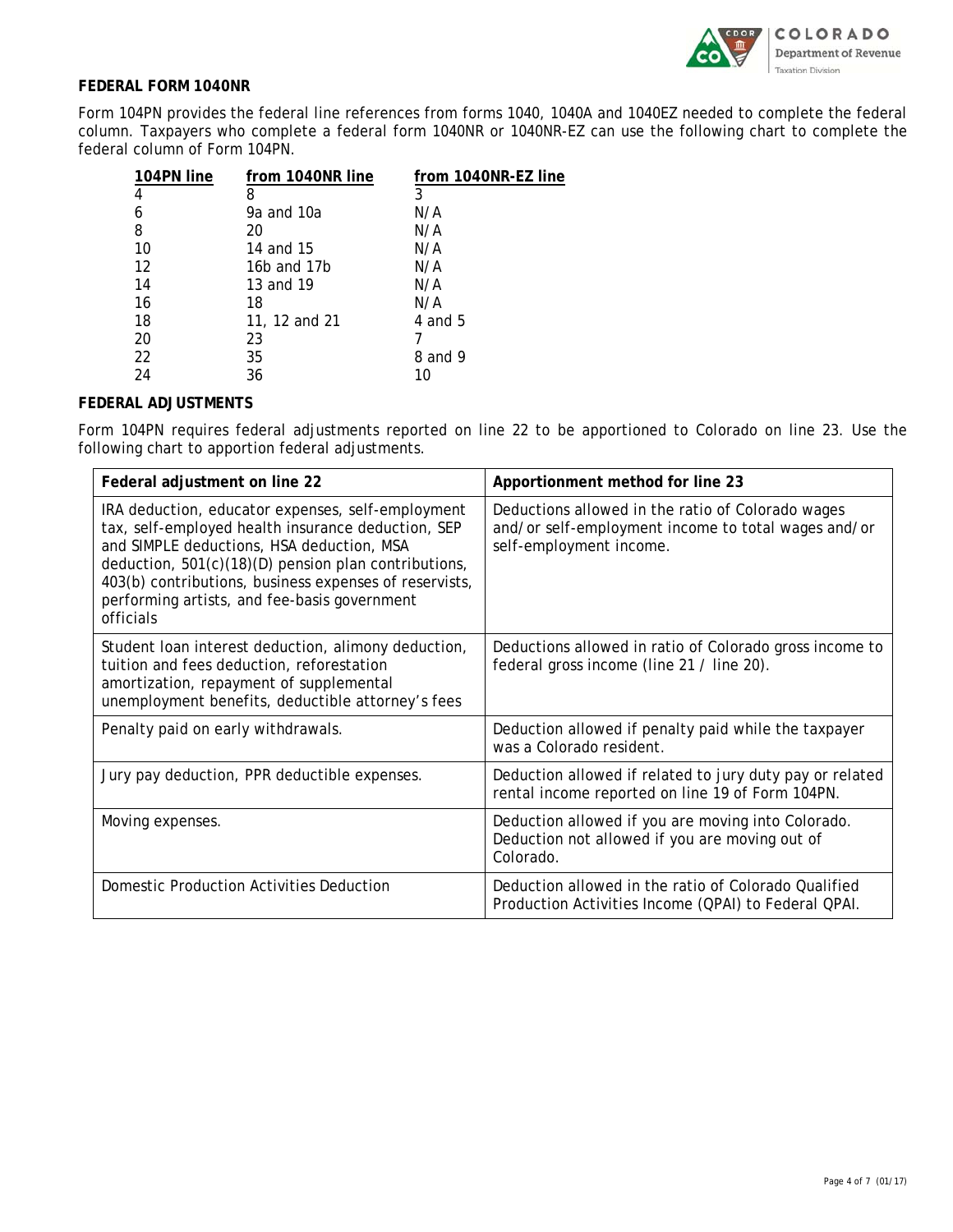

### **ADDITIONS TO COLORADO ADJUSTED GROSS INCOME**

Form 104PN requires additions to AGI reported on line 26 to be apportioned to Colorado on line 27. Use the following chart to apportion the additions on line 27.

| Addition on line 26                                                                                                                                                                                         | Apportionment method for line 27                                                                               |  |
|-------------------------------------------------------------------------------------------------------------------------------------------------------------------------------------------------------------|----------------------------------------------------------------------------------------------------------------|--|
| Non-Colorado state and local bond interest                                                                                                                                                                  | Reported on line 27 if earned while you are a Colorado<br>resident.                                            |  |
| Lump-sum distributions from a pension or profit<br>sharing plan                                                                                                                                             | Reported on line 27 if received while you are a Colorado<br>resident.                                          |  |
| Dependent child income addition                                                                                                                                                                             | Reported on line 27 if earned in Colorado or received<br>while you are a Colorado resident.                    |  |
| Conservation easement addback                                                                                                                                                                               | Conservation easement addbacks are never included on<br>either line 26 or 27 of Form 104PN                     |  |
| Recapture of prior year tuition program contribution,<br>ineligible withdrawals from a Colorado medical<br>savings account, expenses paid to a club that<br>restricts membership in a discriminatory manner | Always reported on line 27                                                                                     |  |
| Federal net operating loss of a non-resident of<br>Colorado sourced to another state                                                                                                                        | Never reported on line 27                                                                                      |  |
| Fiduciary adjustment, partnership modification                                                                                                                                                              | Refer to specific addition.                                                                                    |  |
| Unauthorized Alien Labor Services                                                                                                                                                                           | Reported on line 27 if the expenses were paid for a<br>Colorado business or while you are a Colorado resident. |  |

### **SUBTRACTIONS FROM COLORADO ADJUSTED GROSS INCOME**

Form 104PN requires subtractions from AGI reported on line 30 to be apportioned to Colorado on line 31. Use the following chart to apportion the subtractions on line 31.

| Subtraction on line 30                                                                                                                                                                                                                                                             | Apportionment method for line 31                                                                 |
|------------------------------------------------------------------------------------------------------------------------------------------------------------------------------------------------------------------------------------------------------------------------------------|--------------------------------------------------------------------------------------------------|
| Pension/annuity subtraction, PERA/DPSRS<br>subtraction, railroad retirement subtraction                                                                                                                                                                                            | Reported on line 31 to the extent the retirement<br>income is included on line 13 of Form 104PN. |
| State income tax refund subtraction                                                                                                                                                                                                                                                | Reported on line 31 to the extent the refund is included<br>on line 19 of Form 104PN.            |
| Federal interest subtraction                                                                                                                                                                                                                                                       | Reported on line 31 to the extent the interest is<br>included on line 7 of Form 104PN.           |
| Colorado capital gain subtraction                                                                                                                                                                                                                                                  | Reported on line 31 to the extent the gain is included<br>on line 11 of Form 104PN.              |
| Tuition program contribution subtraction, medical<br>savings account contribution subtraction, wildfire<br>mitigation measures subtraction, adult learner<br>contribution subtraction, marijuana business<br>subtraction, military family relief subtraction I.R.C.<br>1341 credit | Always reported on line 31.                                                                      |
| Qualifying charitable contribution                                                                                                                                                                                                                                                 | Charitable contributions are never included on either<br>line 30 or 31 of Form 104PN.            |
| Qualified reservation income, compensation for<br>exonerated individuals                                                                                                                                                                                                           | Reported on line 31 to the extent the income is<br>included on line 25 of Form 104PN.            |
| Fiduciary adjustment, partnership modification, S<br>corporation modification                                                                                                                                                                                                      | Refer to specific subtraction.                                                                   |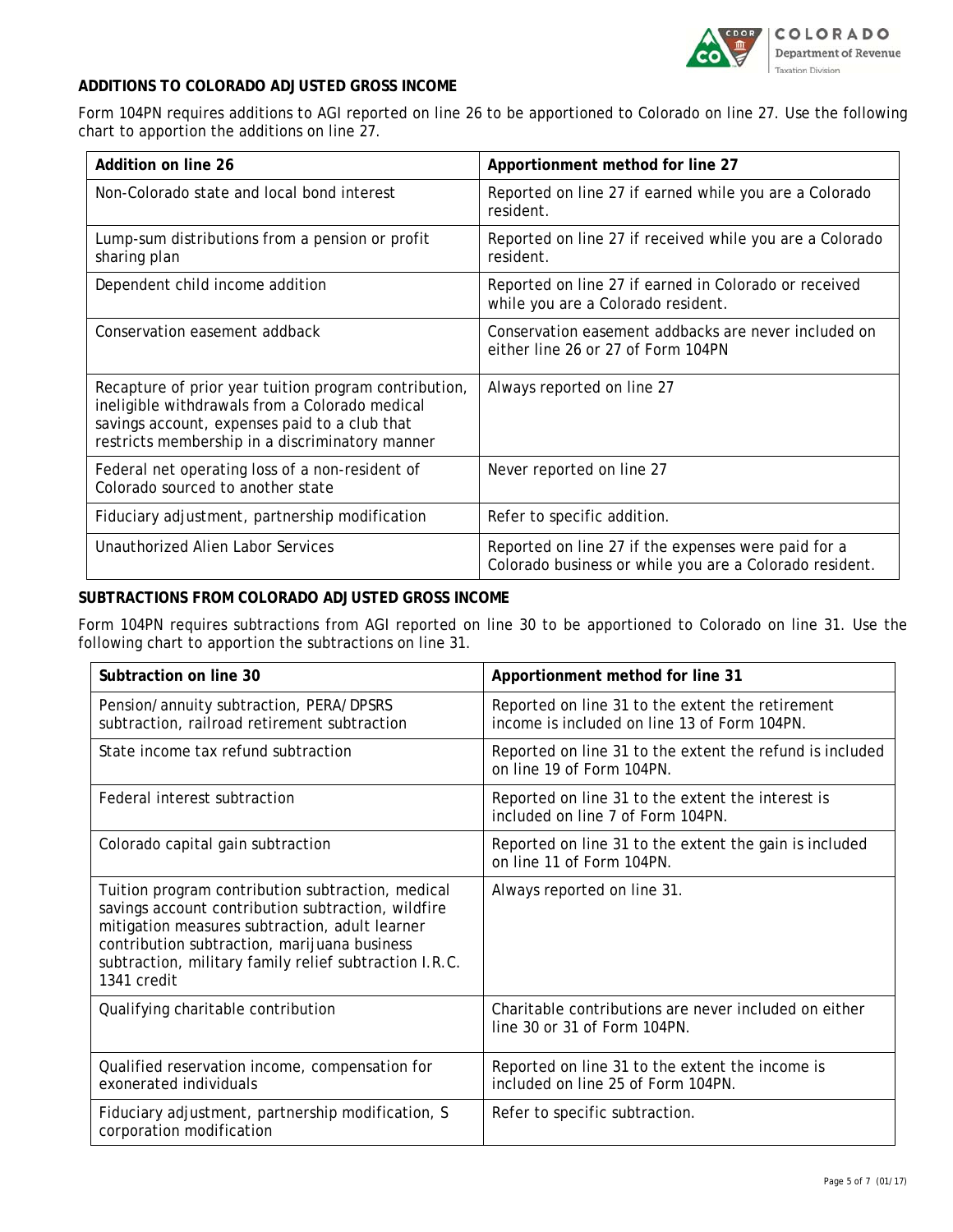

### **MARRIED COUPLES FILING A JOINT FEDERAL RETURN**

A taxpayer's Colorado filing status must match their federal filing status. Consequently, taxpayers who file a joint federal income tax return and are required to file a Colorado return must file a joint Colorado income tax return, even if one spouse is a Colorado resident and the other is not. See FYI Income 13 for additional information regarding the filling of a joint Colorado return when the included taxpayers have different filing statuses.

### **CREDIT FOR TAX PAID TO ANOTHER STATE**

A Colorado resident whose income from another state is taxed by that other state may claim a credit for tax paid to that state. This credit mitigates double taxation when Colorado and another state tax the same income.

A nonresident of Colorado may never claim a credit on their Colorado return for tax paid to another state. They may be eligible for a similar credit in their state of residency.

A part-year resident of Colorado usually cannot claim this credit because no part of their income is taxed by both Colorado and another state. Normally, the Form 104PN excludes a part-year resident's non-Colorado income from Colorado taxation. However, if income is earned and/or received from sources in the other state while the taxpayer is a resident of Colorado, this income may be subject to taxation in both Colorado and the other state. For information on computing the credit for tax paid to another state for a part-year resident, please see FYI Income 17.

### **CHILD CARE/CHILD TAX CREDITS AND EARNED INCOME CREDITS**

Child care/child tax credits and earned income credits claimed by a part-year resident are allowed in the percentage calculated on line 34 of Form 104PN. However, the credit is not allowed in a percentage in excess of 100%. Nonresidents of Colorado are not eligible to claim these credits.

### **SEVERANCE PAY/STOCK OPTIONS**

It is becoming more common for employees to receive a W-2 reporting wages from a company a year or more after the employee left that company. This income is often a result of a severance agreement or redeemed stock options. If the employee worked in another state, but is now a resident of Colorado when the income is received, the entire amount will be taxable in Colorado. A credit for taxes paid to another state may be claimed if the income is also taxed by the state in which the income was earned.

If the employee worked in Colorado, but recognized the income after moving to another state, the income will be considered Colorado source income as it is compensation for services performed in Colorado. This income should be reported on line 5 in the Colorado column of Form 104PN. Nonresidents who performed services for the employer both within and outside of Colorado must allocate to Colorado that portion of the income that was earned in Colorado. The most common method of allocation is based on time worked in Colorado versus time worked outside of Colorado.

### **PART-YEAR RESIDENT CORPORATE SHAREHOLDER**

In the case of a part-year resident who is a shareholder in an S corporation shareholder, the S corporation income shall be further apportioned between the resident and nonresident portions of the shareholder's taxable year based on the number of days of the S corporation taxable period during which the shareholder was a Colorado resident over the total number of days in such period.

### **COLORADO ALTERNATIVE MINIMUM TAX FOR PART-YEAR AND NONRESIDENTS**

Please see FYI Income 14 for information about Colorado alternative minimum tax.